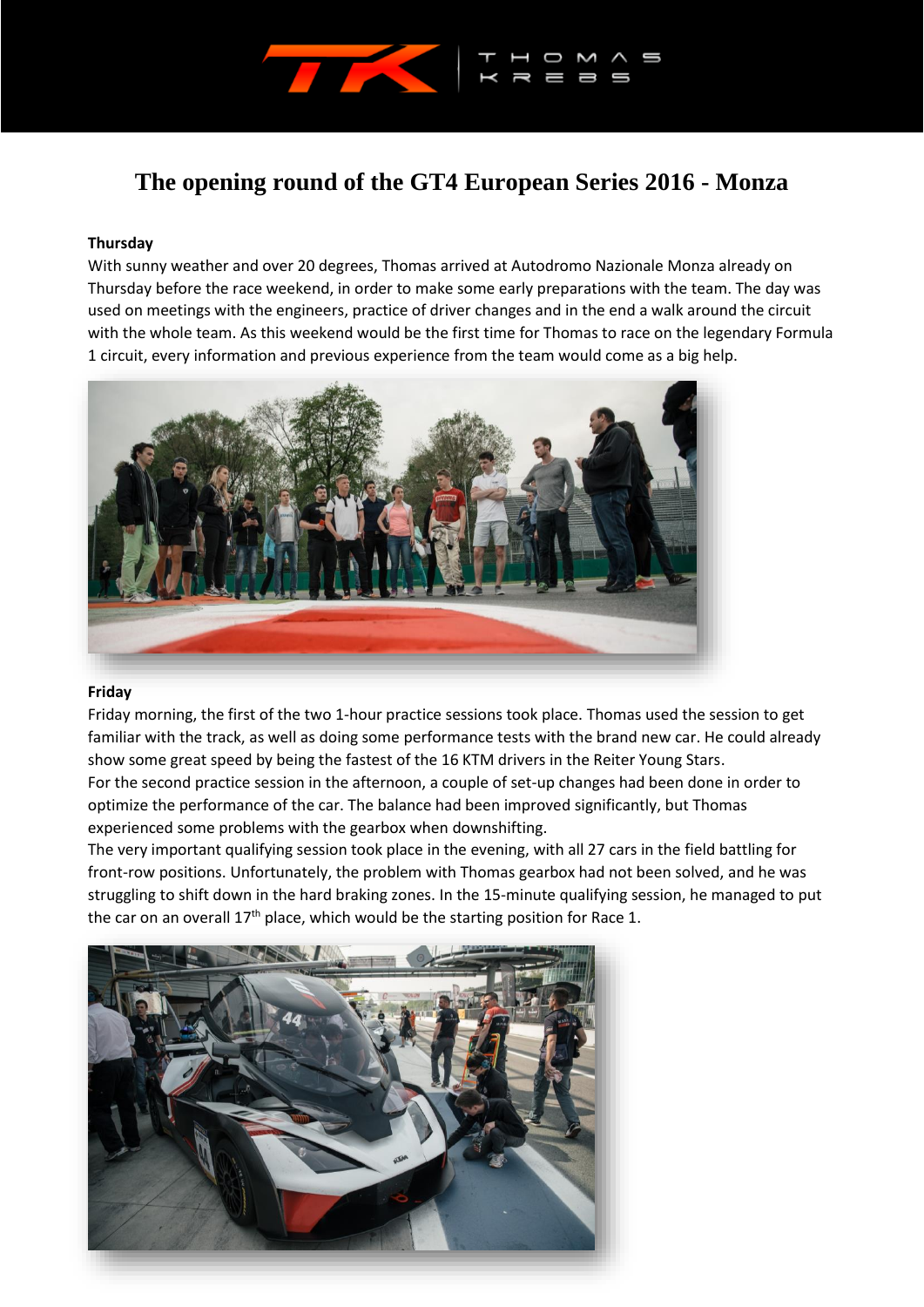

## **Saturday**

Through the night the mechanics and engineers worked on finding the problem with the gearbox, and some vital mechanical parts was replaced. Thomas started race 1 as 17<sup>th</sup>, right in the middle of the action down to the first chicane. Without any contact, Thomas made it through the first corner and started to advance some positions through the field. The problem with the gearbox seemed to be gone, as Thomas made one overtaking after another, suddenly finding himself on an 8<sup>th</sup> position after the first 25 minutes of the race. He then handed over the wheel to team mate Rebecca Jackson in a well-timed pit stop, who brought the car home on a 12<sup>th</sup> place after a long safety-car period. The 12<sup>th</sup> place was later replaced with a  $10<sup>th</sup>$  place, after two competitors had been given time penalties.

Thomas: "*I had a lot of good fights and overtaking manoeuvres in the race today, I am happy that we sorted the problem with the gearbox, which really costed us a good qualifying position yesterday. With a lap time of 1.59,5 I did the fastest single lap of all 16 KTM drivers in the race, which is very promising. The point system in the Reiter Young Stars championship works by taking the average of the 5 best lap times during your stint. I finished on a 3rd place in the RYS championship today, as my average was compromised by the many battles and overtaking manoeuvres. Unfortunately, I only had 3 free laps without any traffic, which comes down to our bad qualifying. Besides my 3 rd place, I am happy to celebrate my 23rd birthday today here at Monza.*"



### **Sunday**

For Race 2, Rebecca Jackson was at the wheel of the KTM GT4 for the first 20 min of the race, before coming in to the pit for a quick driver change. Thomas came out straight in traffic, having to pass a Maserati and a defensive driving BMW. After a couple of laps, the safety car came out, collecting the field after a smaller incident. When the race was restarted, Thomas was fighting with five other cars coming down to the first corner. His race unfortunately ended here, as a competitor crashed into his left rear wheel, breaking the wishbone.

Thomas: "*I feel really disappointed about the second race. My aim was to win the RYS cup, after showing great potential in the race yesterday. Luckily, I ended on a 4th place and collected some points, as the race was red flagged and stopped shortly after I was hit by the other car. I did not manage to drive any good laps before I was out of the race. I will take the positives with me for the next race, I know we can do better than this*"